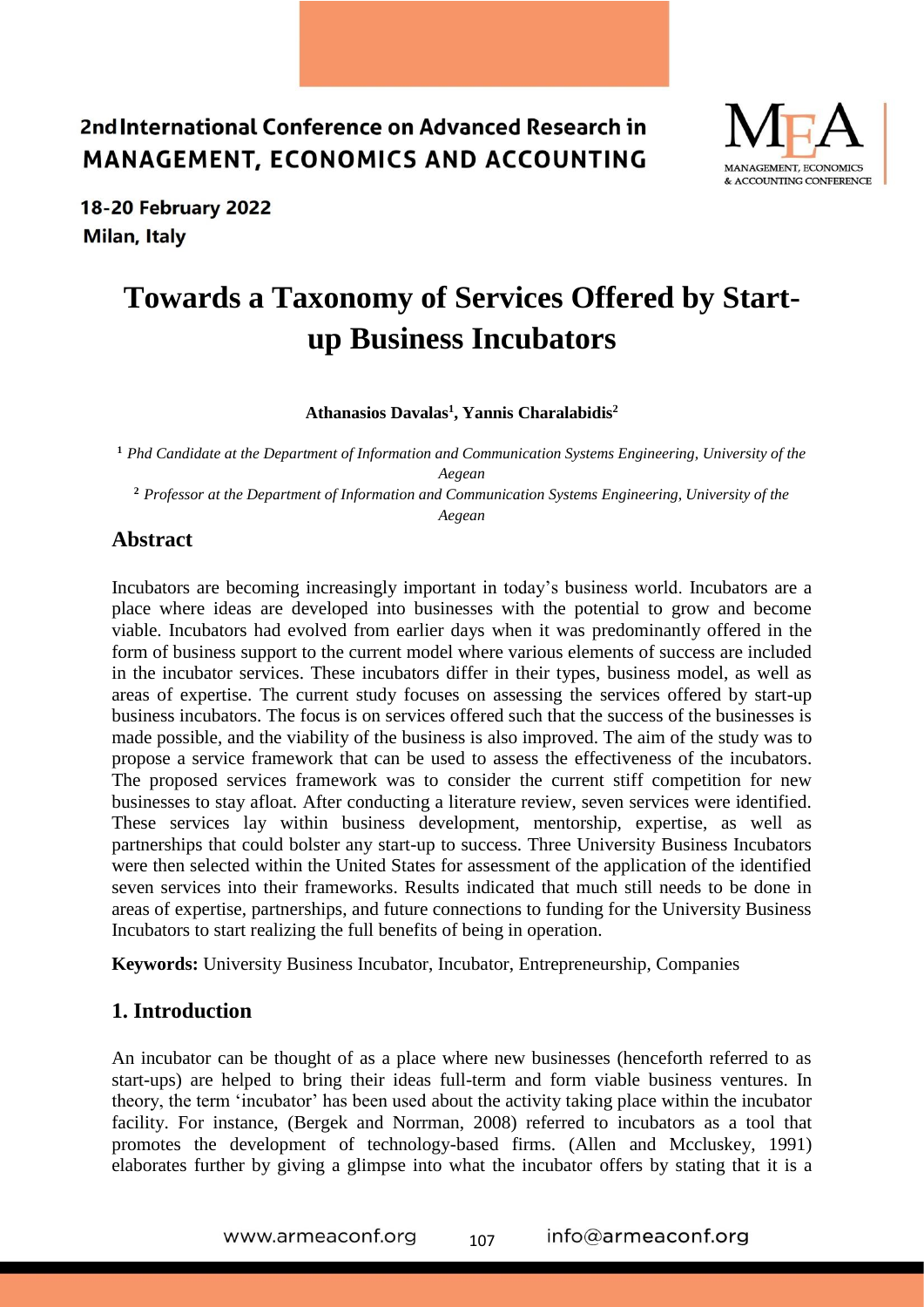

#### 18-20 February 2022 Milan, Italy

facility where shared office services, affordable space, and assistance in business development are offered in an environment that is conducive to the creation of new ventures and support for their early-stage growth and survival. Of importance to note within the definitions is that the incubators support start-ups in a bid to help them grow. (Cooper, 1985) emphasizes the incubator's role in the growth of new ventures by stating that incubators act as mentors in helping entrepreneurs start and grow businesses that, in some instances, were similar to the incubator organization hosting them. In other cases, which tended towards software development and technology, the start-ups were found to have operations and ideas that were not similar to the incubator organization, but by being in the incubator, the start-ups benefited from the technical and marketing expertise needed in running their business ventures in the absence of prior experience. Hence, from these definitions, the overall goal of incubators is to help start-ups obtain the necessary business expertise needed to set up and grow a business venture.

The current business environment is permeated with incubators. This increase is, in retrospect, in response to the success of start-ups within the technology sphere such as Facebook, Twitter, and Instagram, which inspired the younger generation to join the technology bandwagon through start-ups, wishing to gain the same 'overnight' success as the young technology companies. These start-ups have, in most cases, been grown within incubators. Incubators, as noted in (Li et al., 2020), have also increased in numbers in recent years owing to the need for having new businesses that support economic growth in most countries. These incubators are funded not just by private organizations and businesses but also by governments. While it is economically sound to support these start-ups to minimize unemployment, it is also still necessary to evaluate their effectiveness. (Harper-Anderson and Lewis, 2017) noted that the quality of the incubator plays a major role in the success of the start-ups it supports.

For instance, incubator qualities such as services offered, management practices, and resources are termed as key indicators determining the success of an incubator. According to (Harper-Anderson and Lewis, 2017), the services offered include legal services, help in accessing funds, shared office equipment, business plan development, and opportunities to network. The author further noted that management practices such as human capital and the manager's skill and competence level were all necessary for making the incubated start-ups a success. Not just these but also the opportunity to work was noted as crucial in helping build a network that can bolster the start-up forward in terms of resources. These networks include legal experts, financial advisors, elected officials, experts in economic development, and business leaders. Hence, it can be said that the internal quality of the incubators determines the outcomes of the businesses incubated in them.

Another question that may be asked regarding incubators is: what type of selection criteria do they use in admitting start-ups? (Thierstein and Willhelm, 2001) Give a brief description of what might be used as a selection criterion by investigating how the incubating services were offered. The authors noted that a majority of the incubators investigated (in Switzerland) operated within manufacturing, development activities, and services. Also, the facilities were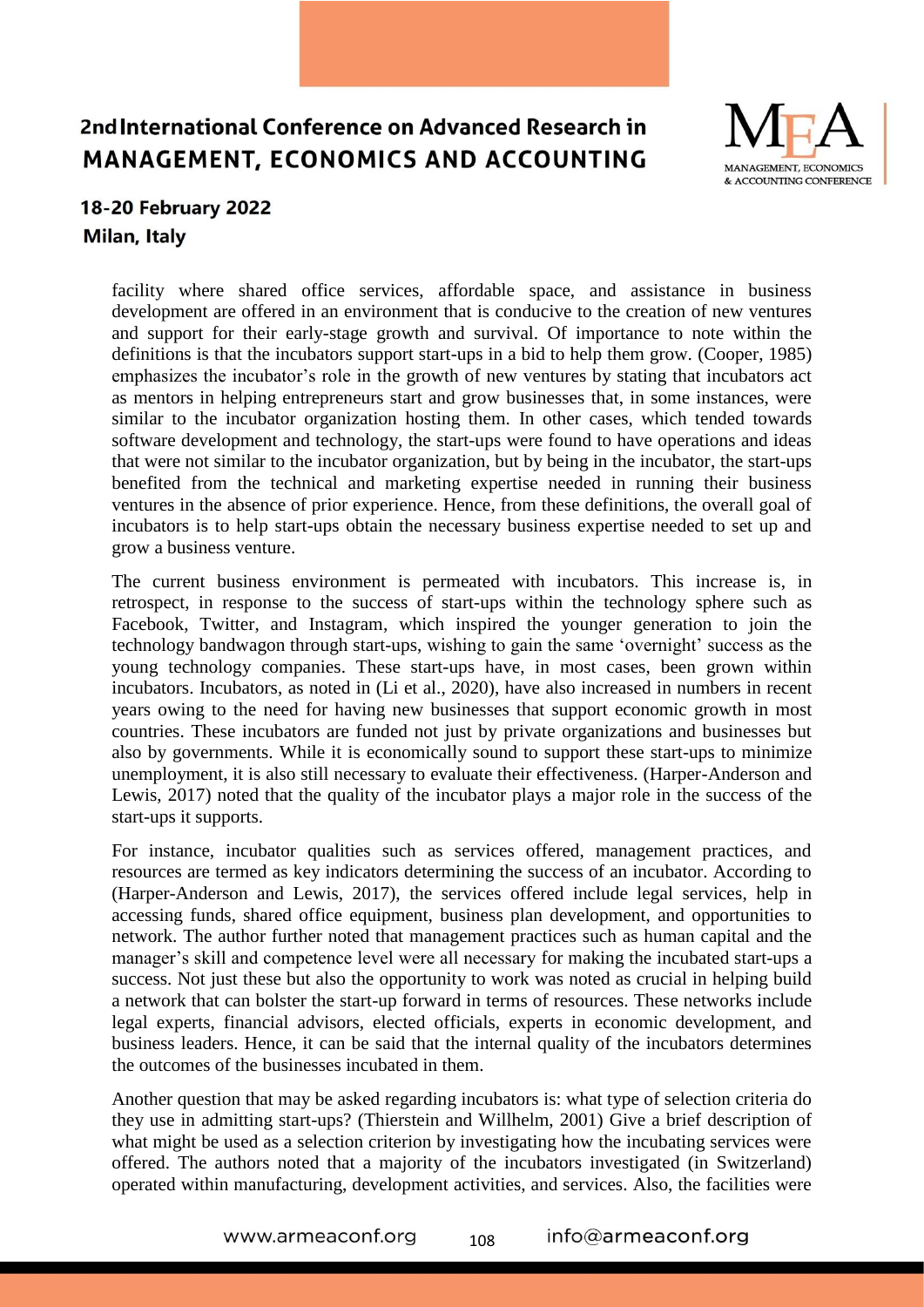

### 18-20 February 2022 Milan, Italy

offered on a space-to-rent basis, with a high-tech input level utilized. From this study, the major observation is that the types of start-ups supported must be within the three-given categorized: service, manufacturing, and development activities. (McAdam and McAdam, 2008) also investigated the use of University Science Park Incubators in the development of High Technology Business Firms (HTBF) in respect to the lifecycles of the HTBF. Just a glimpse into this study also indicates that the incubators are specific as to which start-ups they accept for incubation, based on their business function, for instance, whether they are manufacturing, technology, or service-oriented. This notion is supported in (von Zedtwitz and Grimaldi, 2006), who noted that incubators could be categorized based on four elements of competitive scope: segment scope, vertical scope, industry focus, and geographic focus; as well as their distinct strategic objectives (whether for-profit or not for profit).

Segment scope allows for incubators to generate start-ups based on distinct sources, such as from universities, industries, or corporations. The geographic scope allows incubators to focus on geographic regions that have potential in networking, meaning that where most businesses are concentrated is where the incubator will be situated. Industry focus helps the incubators support the start-ups through expertise in the incubator manager's field of specialization, which is important in imparting knowledge to the start-up founders. From these studies, it can be deduced that different models are adopted by the different incubators in providing their services to start-ups.

This paper aims at investigating the various archetypes used in implementing incubators and attempt to formulate a framework that can be used in defining best practices applicable to incubators. At least five incubators will be investigated, with their characteristics and distinctions observed to highlight the key functionalities, models, and structures used in implementing the incubators about the services offered to the start-ups.

This paper is structured in this way:

- $\checkmark$  Section 2 will discuss the various incubator archetypes in terms of their characteristics, as discussed in (von Zedtwitz and Grimaldi, 2006).
- $\checkmark$  Section 3 will outline the characteristics for creating the framework proposed in this study.
- $\checkmark$  Section 4 will discuss the methodology used in collecting, analyzing, and presenting the data.
- $\checkmark$  Section 5 will discuss the results of the data collection, as well as the application of the framework proposed in section 3.
- $\checkmark$  Section 6 will conclude the study.
- $\checkmark$  Section 7 will give recommendations for improvement in future research.

#### **2. Incubator Archetypes**

According to von Zedtwitz and Grimaldi (2006), differentiated incubators are based on four major factors, as well as the basis for conducting business (for-profit or non-profit). This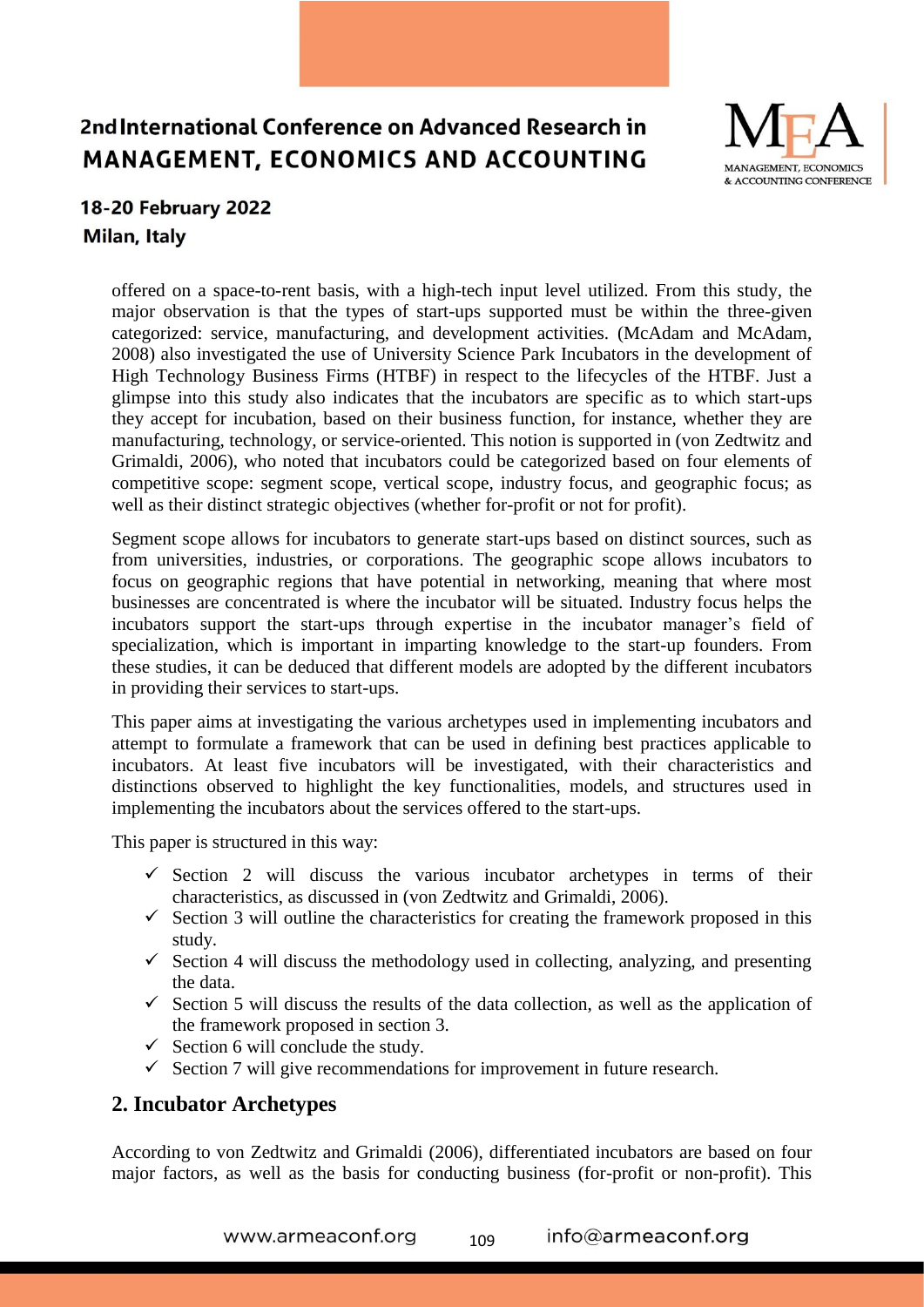

#### **18-20 February 2022** Milan, Italy

differentiation is what makes for the archetypes used in describing the activities and services behind certain incubators. These archetypes are different from the description given in (von Zedtwitz and Grimaldi, 2006), and features mainly the segment scope from among the four competitive scopes defining the number of value chains a business engages in. (Barbero et al., 2013) used four archetypes to describe how some incubators fulfill the segment scope: the university incubator, basic research incubator, private incubator, and economic development incubator. (Sansone et al., 2020) described a different type of incubator, the social incubator, which focuses on start-ups that have significant social impacts, while (Peters, Rice, and Sundararajan, 2004) described incubators based on their business models: for-profit and notfor-profit. For-profit incubators involve start-ups relinquishing part of their equity to the funding organization, while not-for-profit incubators, which are mostly affiliated to universities or government agencies, do not require the start-ups to part with their equity. How one start-up selects one model from the other depends on which one serves its purpose. (Grimaldi and Grandi, 2005) focused on incubator types based on four categories: University Business Incubators, Business Innovation Centers, Corporate Private Incubators, and Independent Private Incubators. From these four categories were found two models under which they operated. The model is illustrated in Figure 1 below:



*Figure 1: Business Model from the convergence of four categories of incubators*

As the figure illustrates, the two models are a derivative from the convergence of the four incubator categories. This convergence is based on the concept of the derivative, where each of the named incubators can make use of the best of what the other incubators provide, merge with their own, and realize new and better business models. However, this proposed business model is not in effect but a suggestion for improving on the weaknesses presented by the four named incubator types (Hansen, Nohria, and Sull, 2000). Also investigated the success of incubators and found that only a specific category of incubators outshines the others; the networked incubator. What distinguished the networked incubator from all the other incubators, as (Hansen, Nohria, and Sull, 2000) noted, was the presence of a mechanism through which partnerships could be fostered with other businesses to allow for a flow of knowledge and talent between the incubator firm and already established businesses.

It is this networking that connects the start-ups to the resources they need, enabling them to move faster than the start-ups that lack a network. Importantly, (Hansen, Nohria, and Sull,

*Source: (Grimaldi and Grandi, 2005)*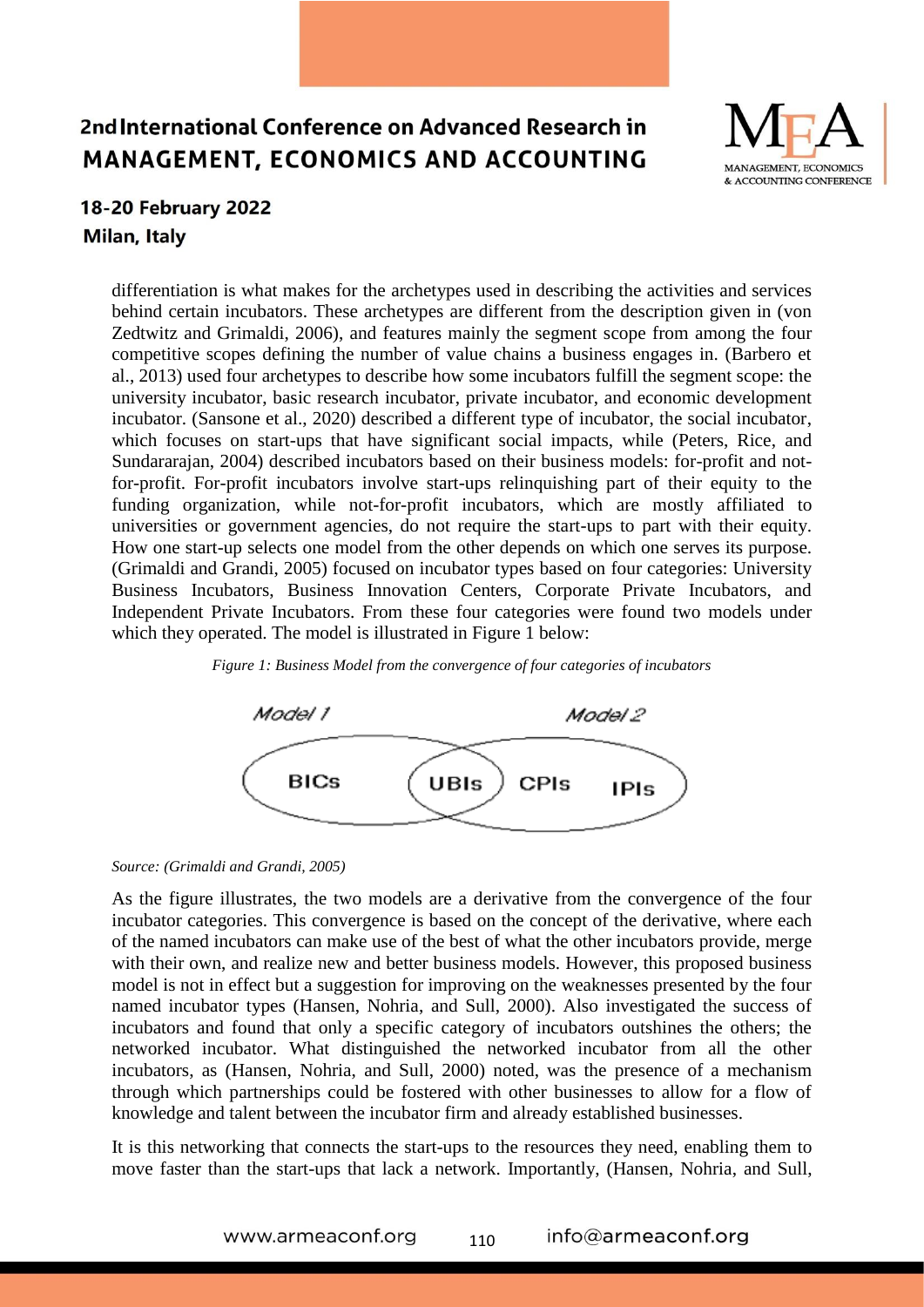

### 18-20 February 2022 Milan, Italy

2000) noted that when the networked incubator, when properly implemented, would bring together the scope and scale of large, established organizations and the spirit of entrepreneurship characterized by small venture-capital firms. In conclusion, the authors noted that it is the networked incubator model that suits the current economy that requires wealth and value creation. Another 'hybrid' incubator is presented in (Phan, Siegel, and Wright, 2005), who observed that science parks and incubators, though they exist in incubating start-ups, have no particular systematic framework that can help in understanding them and their dynamic nature, the nature of the start-ups incubated in them, and the level of success that can be attributed to them.

In all the above literature, it is observed that there are multiple types of incubators in place, each with its unique services and business model to help in delivering these services. The literature has made attempts at highlighting their operations and structures but has failed to offer insights as to their operations and performance. In this light, a gap is observed to exist. The following sections of this investigation will attempt to fill the gap by focusing on the only type of incubator category, the university business incubator, in terms of its performance.

#### **2.1 University Business Incubator**

University Business Incubators, as mentioned in (Grimaldi and Grandi, 2005), are public incubators mostly supported by governments to aid in research into ideas that can become viable businesses in the future. The research areas tend towards science and technology, with the universities lending the government talent, faculty time, and resources necessary for the undertaking of the research. (Mian, 1996) further noted that the University Business Incubator is a strategy used by governments to promote the development of new research and technology-based firms. (Somsuk and Laosirihongthong, 2014) extrapolated more on the operations of University Business Incubators through analyzing enabling factors that contribute to their success, specifically focusing on their internal factors.

These internal factors were identified as human, financial, technological, and organizational resources. The investigation highlighted that human resources ranked higher among the four enabling factors, followed by financial resources, organizational resources, and technological resources, in that order. Human resource factor, as explained in (Somsuk and Laosirihongthong, 2014), factors in the founding team's attributes, the business incubator's management team, and the start-up's team whose talents and expertise are needed for the success of the incubation. (Kiani Mavi et al., 2019) conducted a study that can add more weight to the findings (Somsuk and Laosirihongthong, 2014). (Kiani Mavi et al., 2019) ranking factors that impact the strategic management of University Business Incubators. The highest-ranked factor was talent managers. Generally, talent managers utilize the full spectrum of human resource practices in attracting, recruiting, onboarding, motivating, and retaining top-performing employees. The high ranking means that within the investigated University Business Incubators, the effective managing of human resources was an essential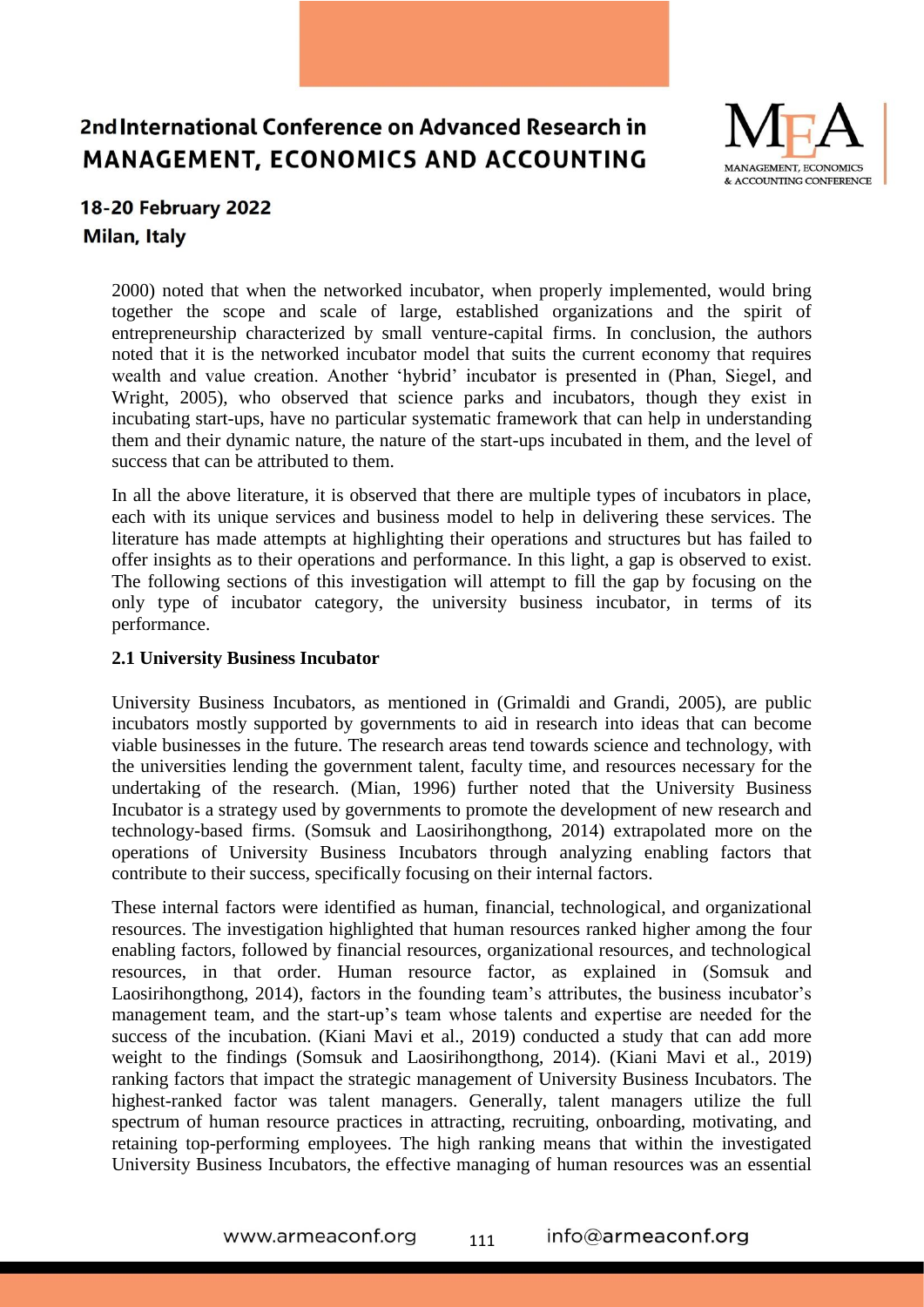

### **18-20 February 2022** Milan, Italy

factor contributing to the success of the incubators. Hence, it can also be said that talent within the incubators is the key to success, given that it is the student's creativity and critical thinking that will develop solutions required to solve today's problems in science and technology. A pertinent question raised on the effectiveness of the University Business Incubators is presented in (Bennett, Yábar, and Saura, 2016).

The main argument behind this questioning is that since the government and other private institutions fund the University Business Incubators, there should be some evidence to show that the goals of these incubators are met (Bennett, Yábar, and Saura, 2016). The investigation highlighted that there was little done in terms of assessing the effectiveness of the University Business Incubation. Examples are given from other literature that indicated that while there were a few success stories from University Business Incubators, there was still a lack of clarity or proof of the cost-effectiveness and value addition of firms coming from the University Business Incubators. (Mian, 1996a) presented a different perspective on the issue of value addition, looking at it from the incubator role in providing the needed resources to the start-ups hosted within University Business Incubators. (Mian, 1996a)'s perspective included value-added dimensions of the incubator services provided, university image, student employees, and laboratories and equipment all contributed to value creation within the UBIs. Hence, the effectiveness of the UBIs is still fertile ground for further investigation.

#### **3. Proposed Incubator Services Framework**

It is observed from the literature that the incubators are formed based on the objectives of the incubator firms, which is also the single most important factor in starting an incubator. For instance, if a firm works within medicine, then the incubator it is likely to start is one geared towards medicine since it is the area of expertise. Other factors noted to influence incubators include funding, geographic region, and industry. This study has also highlighted that the University Business Incubator is one of the incubators included among the incubator implementation models. The UBI was selected for this study specifically as an anchor for the other incubators, given that their environment and goals tend to foster collaboration and are teeming with knowledge and talent that may be absent from other incubators (Hassan, 2020). Hence, the UBI is used as a guide in the effective implementation of an incubator service framework.

The framework is developed based on an extensive review of the literature to highlight the different services offered by incubators, which were then scrutinized for applicability in other areas and not just added to a comprehensive list. Table 1 below highlights the identified services, along with their importance.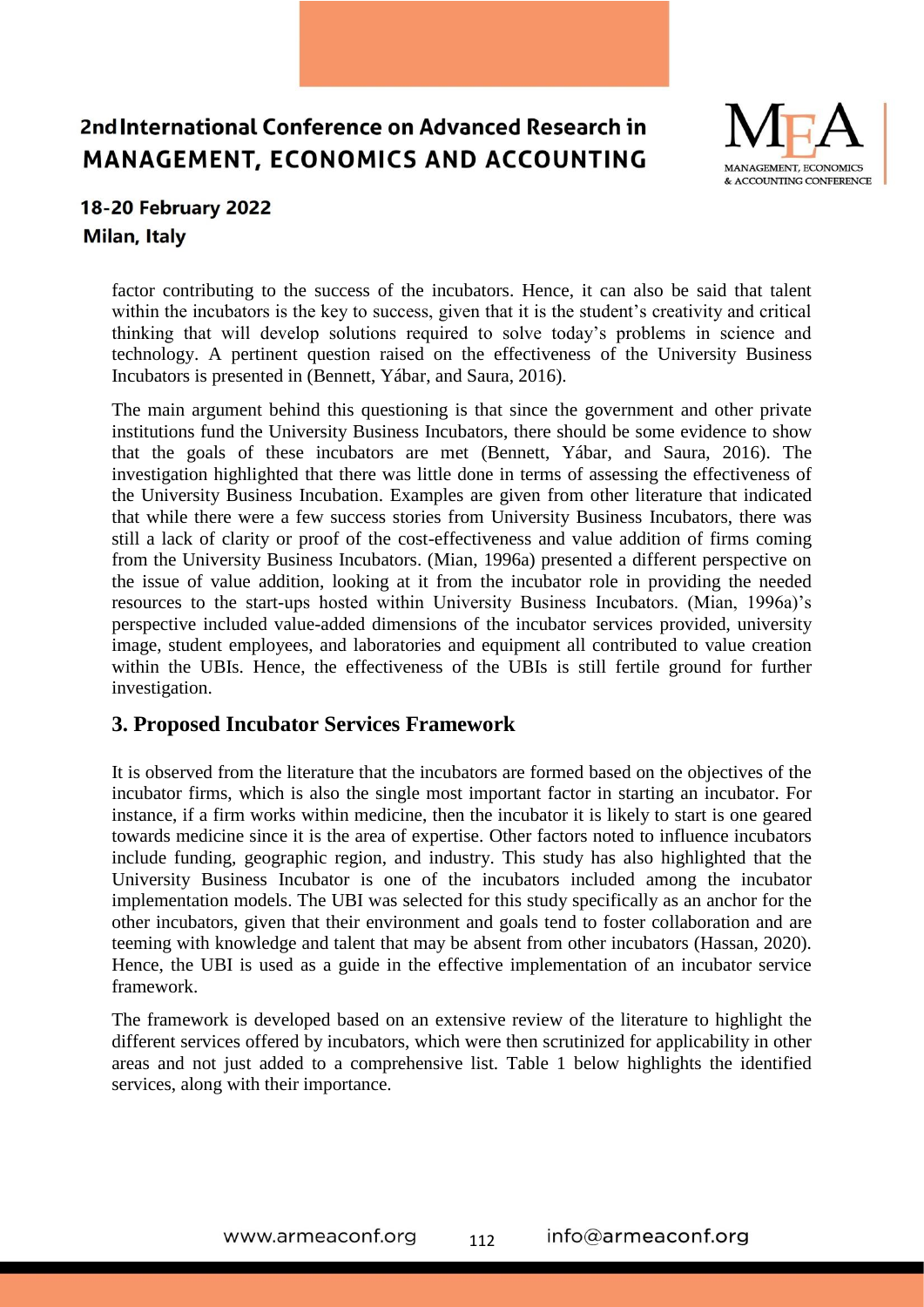

### 18-20 February 2022 **Milan, Italy**

| N <sub>0</sub> | <b>Service</b>                                       | <b>Service description</b>                                                                                                                                                                                                                                                                                                                                  |
|----------------|------------------------------------------------------|-------------------------------------------------------------------------------------------------------------------------------------------------------------------------------------------------------------------------------------------------------------------------------------------------------------------------------------------------------------|
| 1              | Office<br>space<br>and<br>administrative<br>services | The start-up team would need to work together under one roof during the initial<br>stages. Being less than one roof ensures speedy feedback and collaboration.<br>Office administrative services include access to the internet, printers, coffee,<br>meeting rooms, drawing boards, and equipment that will facilitate working on<br>the start-up project. |
| $\overline{2}$ | Networking activities                                | Networking, as highlighted in the literature, is crucial for the speedy progress of<br>a start-up. The network will provide the resources needed by the start-up to help<br>accelerate it to the next level.                                                                                                                                                |
| 3              | Mentorship                                           | Mentors have been through a certain path and are aware of pitfalls to be avoided<br>and opportunities to be taken. Having a mentor will bridge the lack of experience<br>gap that is sometimes common with most start-ups                                                                                                                                   |
| $\overline{4}$ | Connections to future<br>capital                     | Most start-ups need capital to scale their business. Having future sources of<br>capital can help in this case.                                                                                                                                                                                                                                             |
| 5              | Partnership<br>opportunities                         | Partnerships can be the ticket to a start-up's connection to larger market<br>segments. Hence, having opportunities for partnerships is important to include<br>among the services in incubators.                                                                                                                                                           |
| 6              | Expertise                                            | Expertise can be in the form of training, business and legal advice, knowledge<br>transfer, technical support, as well as skills acquisition that can help fill weak<br>areas within the start-up.                                                                                                                                                          |
| $\tau$         | <b>Business</b><br>development<br>programs           | These programs are geared towards making the business better in terms of<br>growth. Workshops and discussion panels may be possible areas to include<br>within the business development program.                                                                                                                                                            |

*Table 1: Proposed Incubator Services Framework*

*Source: Primary*

The services included in Table 1 were viewed in terms of applicability to a wide range of incubators of varying industries, scopes, and goals. It was thought that it might not be possible to include every service being offered by each of the different incubators. It was also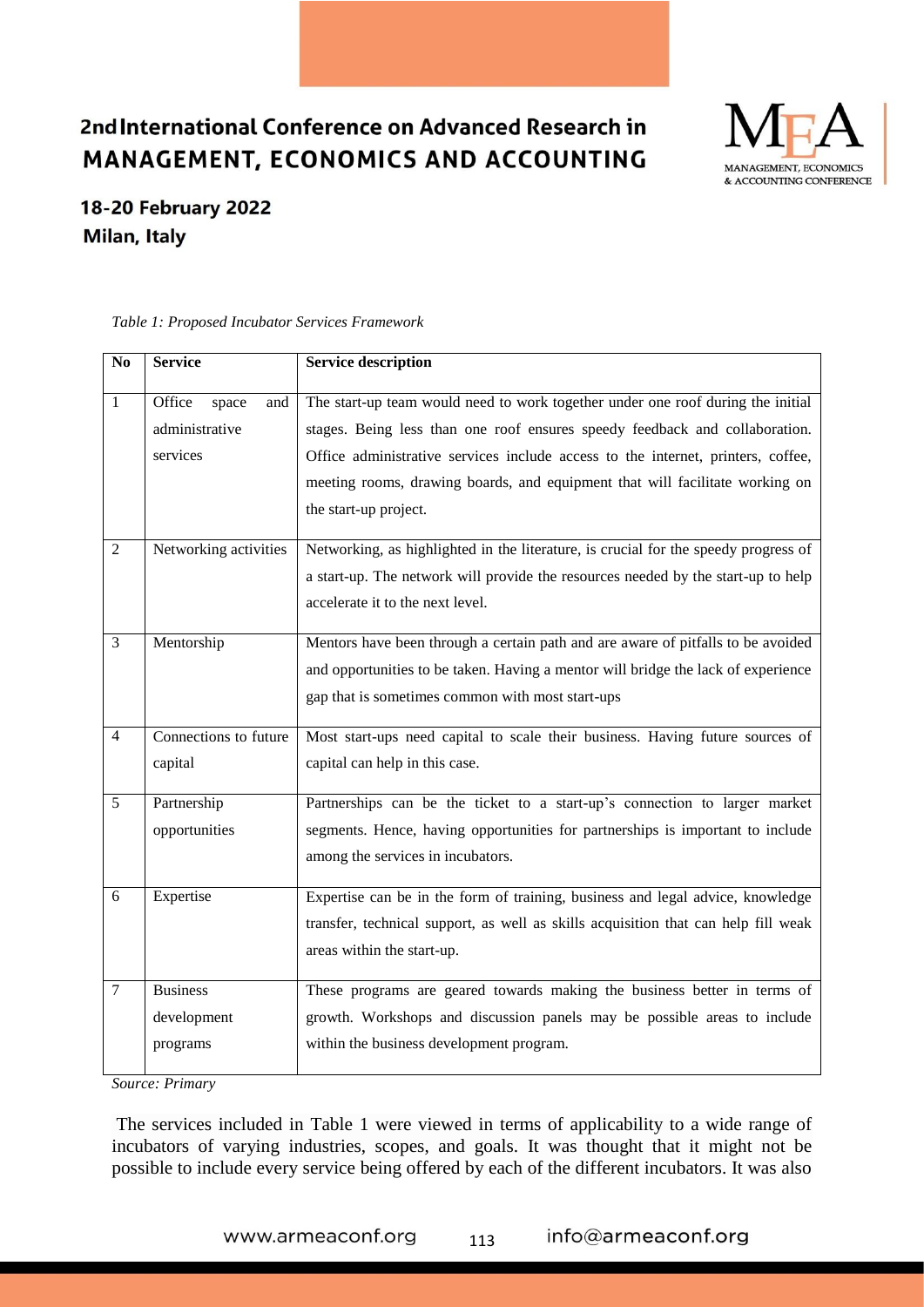

### 18-20 February 2022 Milan, Italy

premised that finding services that can resonate with every business, and not just the start-ups within incubators, was the key to selecting the services to include in Table 1 above. Hence, Table 1 has considered studies such as Wiggins and Gibson (2003), Salem (2014), and Albort-Morant and Oghazi (2016) in making the list of services to include in incubators.

### **4. Methodology**

#### **4.1 Design**

A research design is the techniques and methods used by the researcher in conducting an investigation. An empirical study has been selected as the research design for us in this case. The empirical study included selecting at least three prominent University Business Incubators, highlighting the key services and strategies used in implementing the incubator, and comparing these with the proposed framework in Table 1 above. This comparison was conducted as a way of analyzing how effective the services provided in these incubators were in meeting the needs of the start-ups within the incubators, based on the proposed framework.

The University Business Incubators were selected based on their geography, i.e., located within the United States. The selection criteria included factors such as having an internet presence and the services offered well described on their website since the information was being gathered firsthand from their websites. Opinions from former and current start-ups were also gathered as a way of corroborating what is presented on the UBI websites.

#### **4.2 Selected UBI Characteristics**

The three selected incubators were American University Entrepreneurship Incubator, the Startup Aggieland at Texas A&M University, and the Start-up Garage at the Center for Entrepreneurial Studies at Stanford University.

American University Entrepreneurship Incubator is a University incubator that focuses on building entrepreneurial innovations and bringing them to market. Entrepreneurial courses have been taught in this school since 1980 and have grown to currently include about 300 students enrolled annually in different entrepreneurship classes. Notable companies to spring from this incubator include UPace, a company that seeks to connect recreational facilities with clients to improve their mental and physical wellbeing.

The Startup Aggieland at Texas A&M University is a public business school in Texas. Startup Aggieland incubator is implemented as a start-up incubator, with an environment described as being open and collaborative. The incubator admits not just students but also entrepreneurs, staff, and faculty, who come together to work on their business ideas. Notable start-ups springing from this incubator include GoFresh, an online company that focuses on preparing and delivering healthy foods to its clients.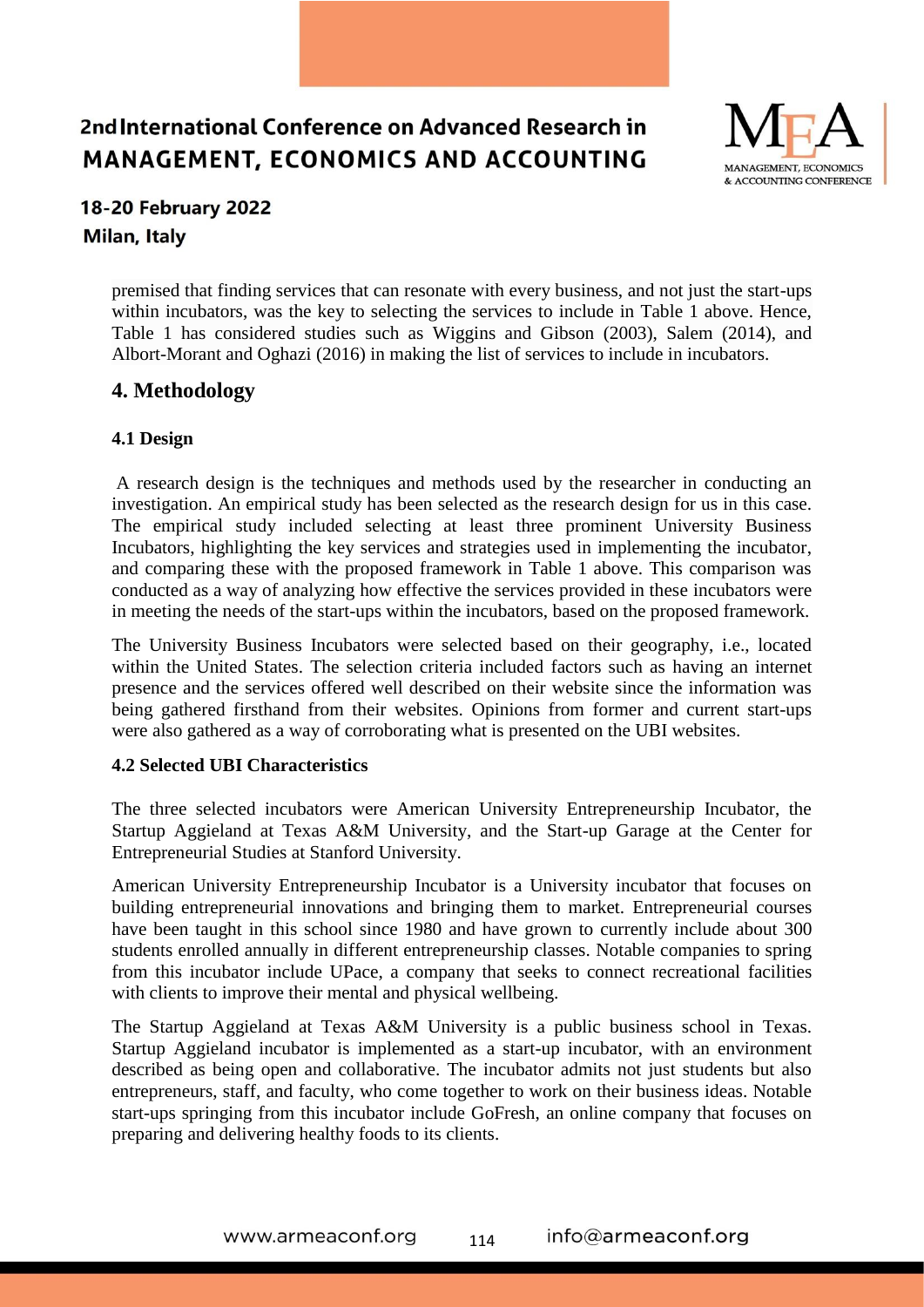

### 18-20 February 2022 Milan, Italy

The Start-up Garage at the Center for Entrepreneurial Studies at Stanford University describes itself as 'an intensive, hands-on, project-based course where student teams design and test new business concepts that address real-world needs. The incubator website states that there have been more than 130 companies founded by its alumni, and over 2.5 billion dollars have risen for funding by the alumni to date. Notable companies to spring from this incubator include Instagram, an online photo and video sharing application that is used by thousands of people worldwide.

#### **5. Results**

Results of the comparison between the university incubator services and the proposed framework are presented in Table 2 below. The 'X' is used to mark the services that the UBI incubators have that agree with the framework.

| <b>Incubator</b>      | <b>Services</b> |                                                                                                                                                                                                                                                                                                                                                                                                                                |              |              |             |             |                           |  |
|-----------------------|-----------------|--------------------------------------------------------------------------------------------------------------------------------------------------------------------------------------------------------------------------------------------------------------------------------------------------------------------------------------------------------------------------------------------------------------------------------|--------------|--------------|-------------|-------------|---------------------------|--|
|                       | Office space    | Networkin                                                                                                                                                                                                                                                                                                                                                                                                                      | Mentorshi    | Connectio    | Partnership | Expertis    | <b>Business</b>           |  |
|                       | and             | $\mathbf{g}% _{T}=\mathbf{g}_{T}=\mathbf{g}_{T}=\mathbf{g}_{T}=\mathbf{g}_{T}=\mathbf{g}_{T}=\mathbf{g}_{T}=\mathbf{g}_{T}=\mathbf{g}_{T}=\mathbf{g}_{T}=\mathbf{g}_{T}=\mathbf{g}_{T}=\mathbf{g}_{T}=\mathbf{g}_{T}=\mathbf{g}_{T}=\mathbf{g}_{T}=\mathbf{g}_{T}=\mathbf{g}_{T}=\mathbf{g}_{T}=\mathbf{g}_{T}=\mathbf{g}_{T}=\mathbf{g}_{T}=\mathbf{g}_{T}=\mathbf{g}_{T}=\mathbf{g}_{T}=\mathbf{g}_{T}=\mathbf{g}_{T}=\math$ | $\, {\bf p}$ | ns to future | opportuniti | ${\rm e}$   | developme                 |  |
|                       | administrati    | activities                                                                                                                                                                                                                                                                                                                                                                                                                     |              | capital      | es          |             | nt                        |  |
|                       | ve services     |                                                                                                                                                                                                                                                                                                                                                                                                                                |              |              |             |             | programs                  |  |
| American              |                 |                                                                                                                                                                                                                                                                                                                                                                                                                                |              |              |             |             |                           |  |
| University            |                 |                                                                                                                                                                                                                                                                                                                                                                                                                                |              |              |             |             |                           |  |
| Entrepreneursh        |                 |                                                                                                                                                                                                                                                                                                                                                                                                                                |              |              |             |             |                           |  |
| ip Incubator          | $\mathbf X$     | $\mathbf X$                                                                                                                                                                                                                                                                                                                                                                                                                    | $\mathbf X$  | $\mathbf{X}$ |             |             | $\boldsymbol{\mathrm{X}}$ |  |
| The<br>Startup        |                 |                                                                                                                                                                                                                                                                                                                                                                                                                                |              |              |             |             |                           |  |
| Aggieland<br>at       |                 |                                                                                                                                                                                                                                                                                                                                                                                                                                |              |              |             |             |                           |  |
| A&M<br>Texas          |                 |                                                                                                                                                                                                                                                                                                                                                                                                                                |              |              |             |             |                           |  |
| University            | $\mathbf X$     |                                                                                                                                                                                                                                                                                                                                                                                                                                | $\mathbf X$  | X            |             | $\mathbf X$ |                           |  |
| The<br>Start-up       |                 |                                                                                                                                                                                                                                                                                                                                                                                                                                |              |              |             |             |                           |  |
| Garage at the         |                 |                                                                                                                                                                                                                                                                                                                                                                                                                                |              |              |             |             |                           |  |
| ${\rm for}$<br>Center |                 |                                                                                                                                                                                                                                                                                                                                                                                                                                |              |              |             |             |                           |  |
| Entrepreneurial       |                 |                                                                                                                                                                                                                                                                                                                                                                                                                                |              |              |             |             |                           |  |
| <b>Studies</b><br>at  | $\bar{X}$       |                                                                                                                                                                                                                                                                                                                                                                                                                                |              |              |             | $\mathbf X$ | X                         |  |
| Stanford              |                 |                                                                                                                                                                                                                                                                                                                                                                                                                                |              |              |             |             |                           |  |

*Table 2: Comparison of Incubator services against the proposed framework*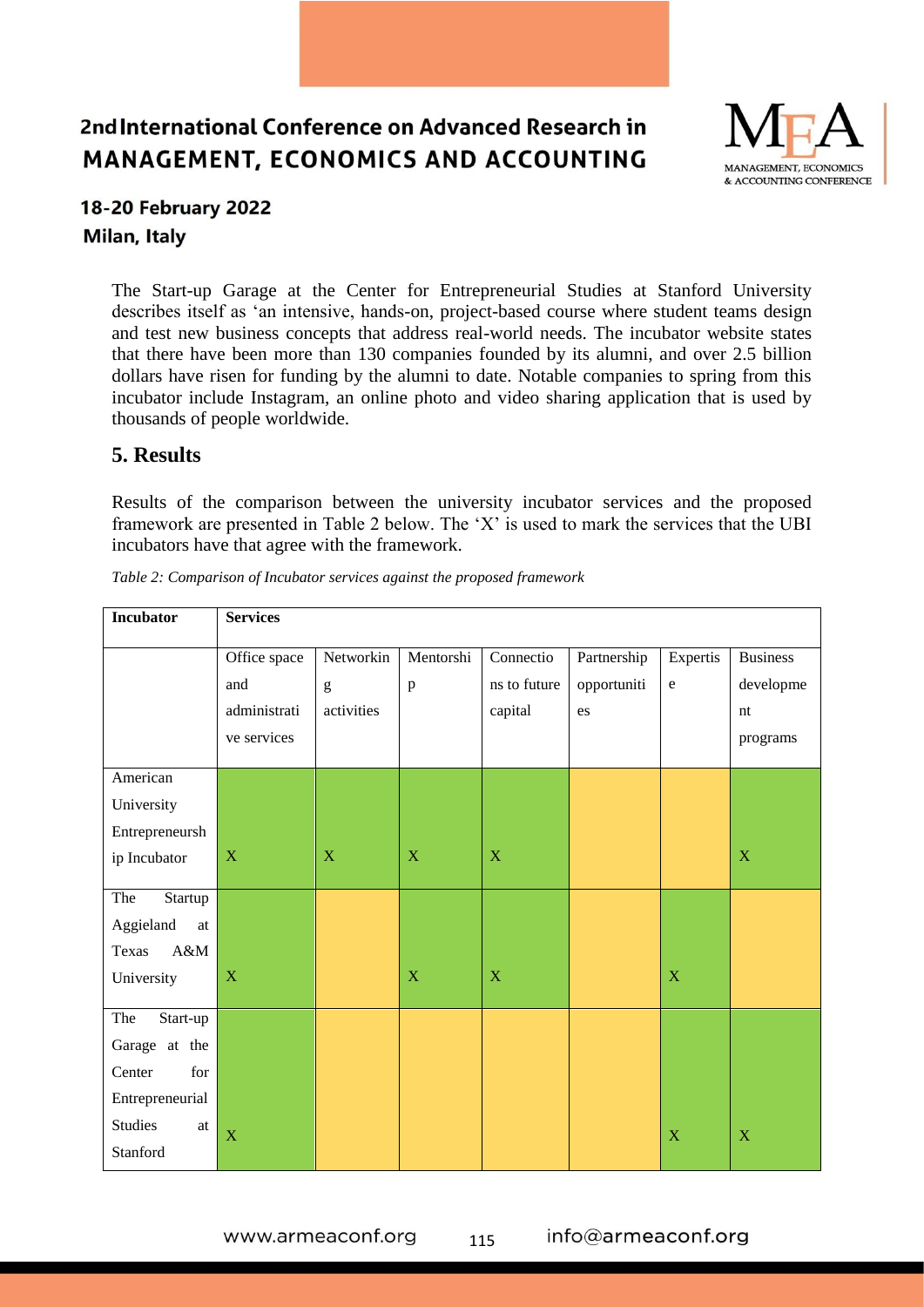

### 18-20 February 2022 Milan, Italy

|  | $ -$<br>. <i>. .</i> |  |  |  |  |  |  |
|--|----------------------|--|--|--|--|--|--|
|--|----------------------|--|--|--|--|--|--|

*Source: Primary*

The results of the comparison have highlighted that the American University Entrepreneurship Incubator has most of the proposed framework services in their incubator. Only two services: partnership opportunities and expertise, are missing. However, these two are noted to mainly impact the incubator on issues such as marketing and leveraging the startups, as well as on individual areas that the start-ups may be weak. The Startup Aggieland at Texas A&M University followed with at least four of the proposed framework services in place. The missing services: networking activities, partnership opportunities, and business development are noted to impact the incubator on factors such as tapping into existing markets, speeding up the start-up going into the market and obtaining resources, as well as a chance to gain knowhow of how to grow the business.

The Start-up Garage at the Center for Entrepreneurial Studies at Stanford University had the least of the proposed services within the framework. Areas that missed the attention of this incubator included networking opportunities, mentorship, connections to future capital, and partnership. These services are viewed to impact the start-ups on the part of scaling, exposure, and market reach. Hence, the UBI investigated here has highlighted that different incubators, even those in the same industry, have different ways of implementing their incubator business models to meet the needs of their budding entrepreneurs.

#### **6. Discussion**

At least seven services were identified in the framework that was deemed critical to include among the services provided by incubators. All of the incubators had the basic: office space and administrative services that are common among all other incubators. However, the rest of the other factors are what can differentiate one incubator from another. Mentorship, for instance, gives entrepreneurs a chance to be guided by someone familiar with their area of interest.

A lot of mistakes and missed or miscalculated opportunities can be avoided by having a mentor. Business development is also another crucial service that can help start-ups better prepare for the growth of their businesses, moving from one point to the next. Opportunities to create partnerships are also noted to be crucial in that it opens existing markets to the startups, making it easier to scale at a much higher speed. Connections to future capital are also necessary where the start-ups wish to scale or when they move from the incubator to the real world and need funds to set up offices. Expertise is also crucial where the application of specialized skills is required, such as technical skills. Hence, from this comparison analysis, it can be deduced that the university business incubators still have room for improving their business models for more success to be obtained from their incubation services.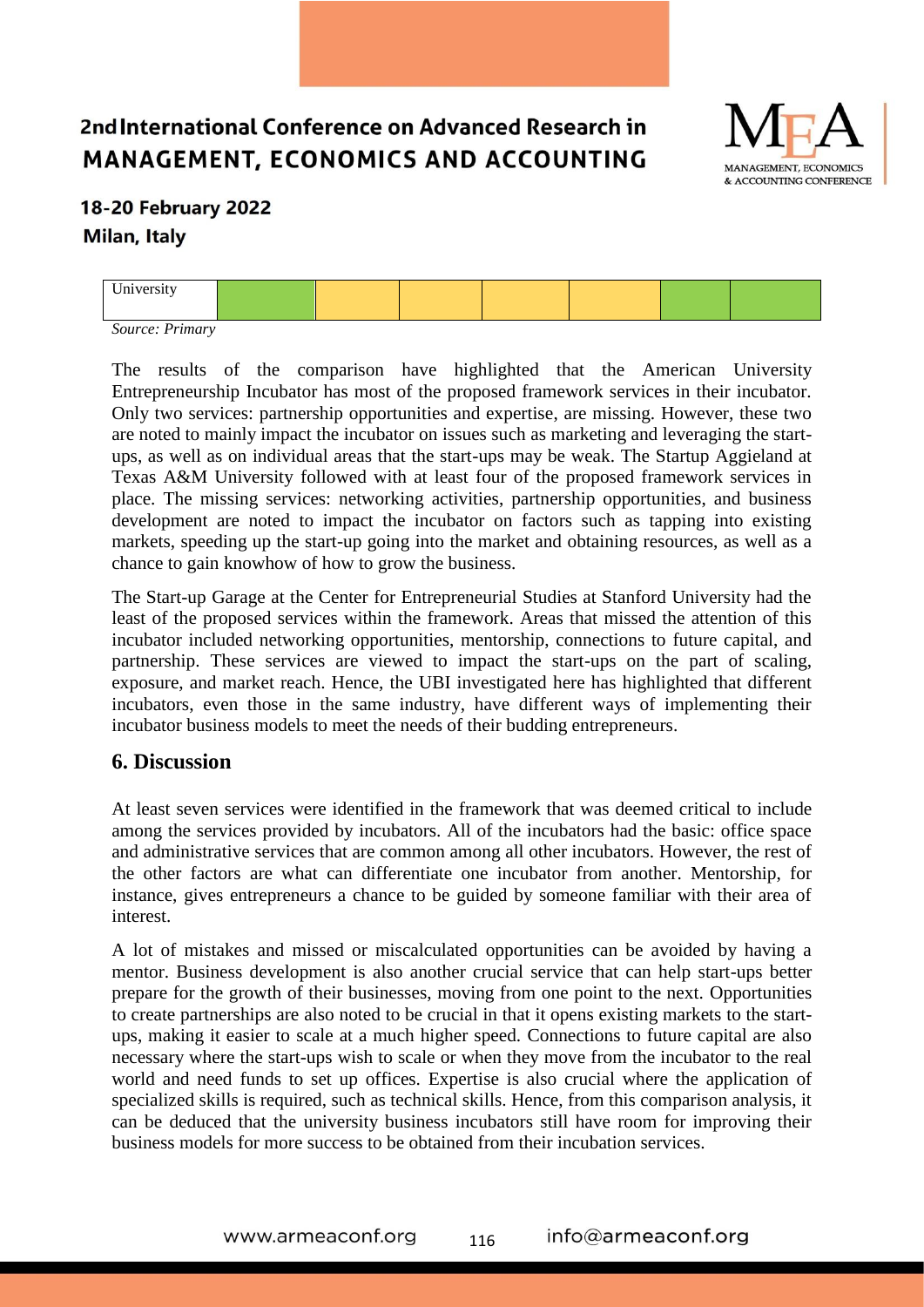

#### 18-20 February 2022 Milan, Italy

#### **7. Conclusion and Future Studies**

Incubators have become important elements within the business sphere today. The current companies that have been in place for years are not enough to support the growing number of youths seeking jobs; hence, creativity must be used. Governments and private institutions support these incubators through funding. Incubators are noted to be implemented through different categories, which can broadly be classified based on four competitive scopes: industry, geographic, segment, and vertical scopes. The university business incubator was investigated in this paper, with results indicating that much still needs to be done for a comprehensive list of services to be offered in these institutions. This investigation focused on highlighting the services offered in these institutions through checking their online websites for a list of the services offered. This method is noted to be insufficient, given that more details would have been obtained if the institutions had been given interviews. However, due to the current pandemic, it was not possible to meet with the concerned parties. Hence, it is recommended that a future follow-up investigation be conducted, this time while meeting with the incubators, for better insights to be obtained.

#### **References**

- Albort-Morant, G. and Oghazi, P. (2016). How useful are incubators for new entrepreneurs? *Journal of Business Research*, [online] 69(6), pp.2125–2129. Available at: https://www.sciencedirect.com/science/article/pii/S014829631500644X [Accessed 19 Oct. 2019].
- Allen, D.N. and Mccluskey, R. (1991). Structure, Policy, Services, and Performance in the Business Incubator Industry. *Entrepreneurship Theory and Practice*, 15(2), pp.61–77.
- Barbero, J.L., Casillas, J.C., Wright, M. and Ramos Garcia, A. (2013). Do different types of incubators produce different types of innovations? *The Journal of Technology Transfer*, 39(2), pp.151–168.
- Bennett, D., Yábar, D.P.-B. and Saura, J.R. (2016). University Incubators May Be Socially Valuable, but How Effective Are They? A Case Study on Business Incubators at Universities. *Innovation, Technology, and Knowledge Management*, pp.165–177.
- Bergek, A. and Norrman, C. (2008). Incubator best practice: A framework. *Technovation*, [online] 28(1-2), pp.20–28. Available at: http://www.divaportal.org/smash/get/diva2:18146/FULLTEXT01.pdf.
- Cooper, A.C. (1985). The role of incubator organizations in the founding of growth-oriented firms. *Journal of Business Venturing*, 1(1), pp.75–86.
- Grimaldi, R. and Grandi, A. (2005). Business incubators and new venture creation: an assessment of incubating models. *Technovation*, 25(2), pp.111–121.
- Hansen, M.T., Nohria, N. and Sull, D.N. (2000). *Networked Incubators Hothouses of the New Economy*. *Harvard Business Review*.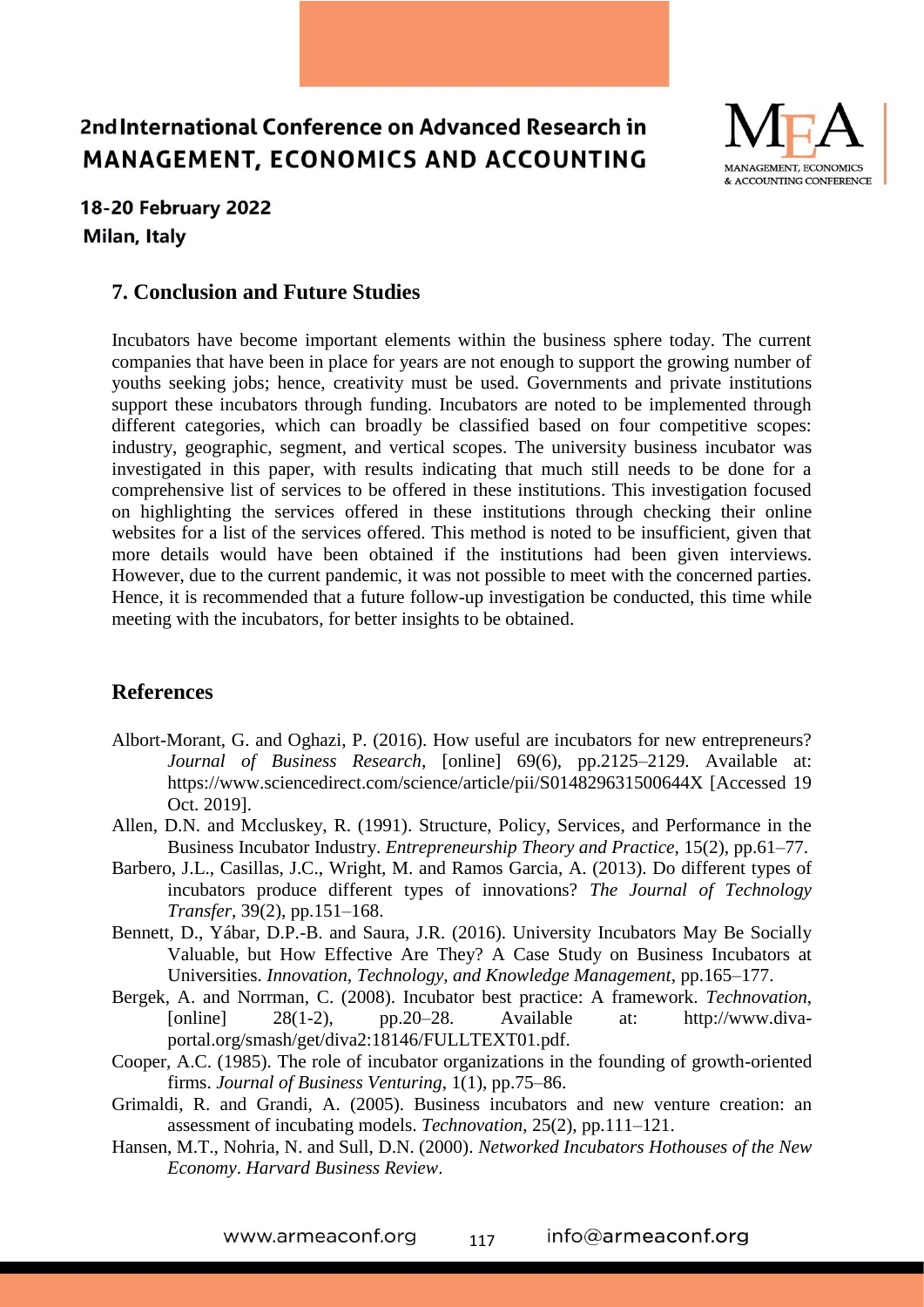

#### 18-20 February 2022 Milan, Italy

- Harper-Anderson, E., and Lewis, D.A. (2017). What Makes Business Incubation Work? Measuring the Influence of Incubator Quality and Regional Capacity on Incubator Outcomes. *Economic Development Quarterly*, 32(1), pp.60–77.
- Hassan, N.A. (2020). University business incubators as a tool for accelerating entrepreneurship: a theoretical perspective. *Review of Economics and Political Science*, ahead-of-print(ahead-of-print).
- Kiani Mavi, R., Gheibdoust, H., Khanfar, A.A. and Kiani Mavi, N. (2019). Ranking factors influencing strategic management of university business incubators with ANP. *Management Decision*, 57(12), pp.3492–3510.
- Li, C., Ahmed, N., Qalati, S.A., Khan, A., and Naz, S. (2020). Role of Business Incubators as a Tool for Entrepreneurship Development: The Mediating and Moderating Role of Business Start-Up and Government Regulations. *Sustainability*, 12(5), p.1822.
- McAdam, M. and McAdam, R. (2008). High tech start-ups in University Science Park incubators: The relationship between the start-up's lifecycle progression and use of the incubator's resources. *Technovation*, 28(5), pp.277–290.
- Mian, S.A. (1996a). Assessing value-added contributions of university technology business incubators to tenant firms. *Research Policy*, 25(3), pp.325–335.
- Mian, S.A. (1996b). The university business incubator: A strategy for developing new research/technology-based firms. *The Journal of High Technology Management Research*, 7(2), pp.191–208.
- Peters, L., Rice, M. and Sundararajan, M. (2004). The Role of Incubators in the Entrepreneurial Process. *The Journal of Technology Transfer*, [online] 29(1), pp.83– 91. Available at: https://link.springer.com/article/10.1023/B%3AJOTT.0000011182.82350.df [Accessed 1 Apr. 2019].
- Phan, P.H., Siegel, D.S. and Wright, M. (2005). Science parks and incubators: observations, synthesis, and future research. *Journal of Business Venturing*, 20(2), pp.165–182.
- Salem, M.I. (2014). The Role of Business Incubators in The Economic Development of Saudi Arabia. *International Business & Economics Research Journal (IBER)*, 13(4), p.853.
- Sansone, G., Andreotti, P., Colombelli, A. and Landoni, P. (2020). Are social incubators different from other incubators? Evidence from Italy. *Technological Forecasting and Social Change*, 158, p.120132.
- Somsuk, N. and Laosirihongthong, T. (2014). A fuzzy AHP to prioritize enabling factors for the strategic management of university business incubators: Resource-based view. *Technological Forecasting and Social Change*, [online] 85, pp.198–210. Available at: https://www.sciencedirect.com/science/article/pii/S0040162513001753 [Accessed 5 Aug. 2019].
- Thierstein, A. and Willhelm, B. (2001). Incubator, technology, and innovation centers in Switzerland: features and policy implications. *Entrepreneurship & Regional Development*, 13(4), pp.315–331.
- von Zedtwitz, M. and Grimaldi, R. (2006). Are Service Profiles Incubator-Specific? Results from an Empirical Investigation in Italy\*. *The Journal of Technology Transfer*,